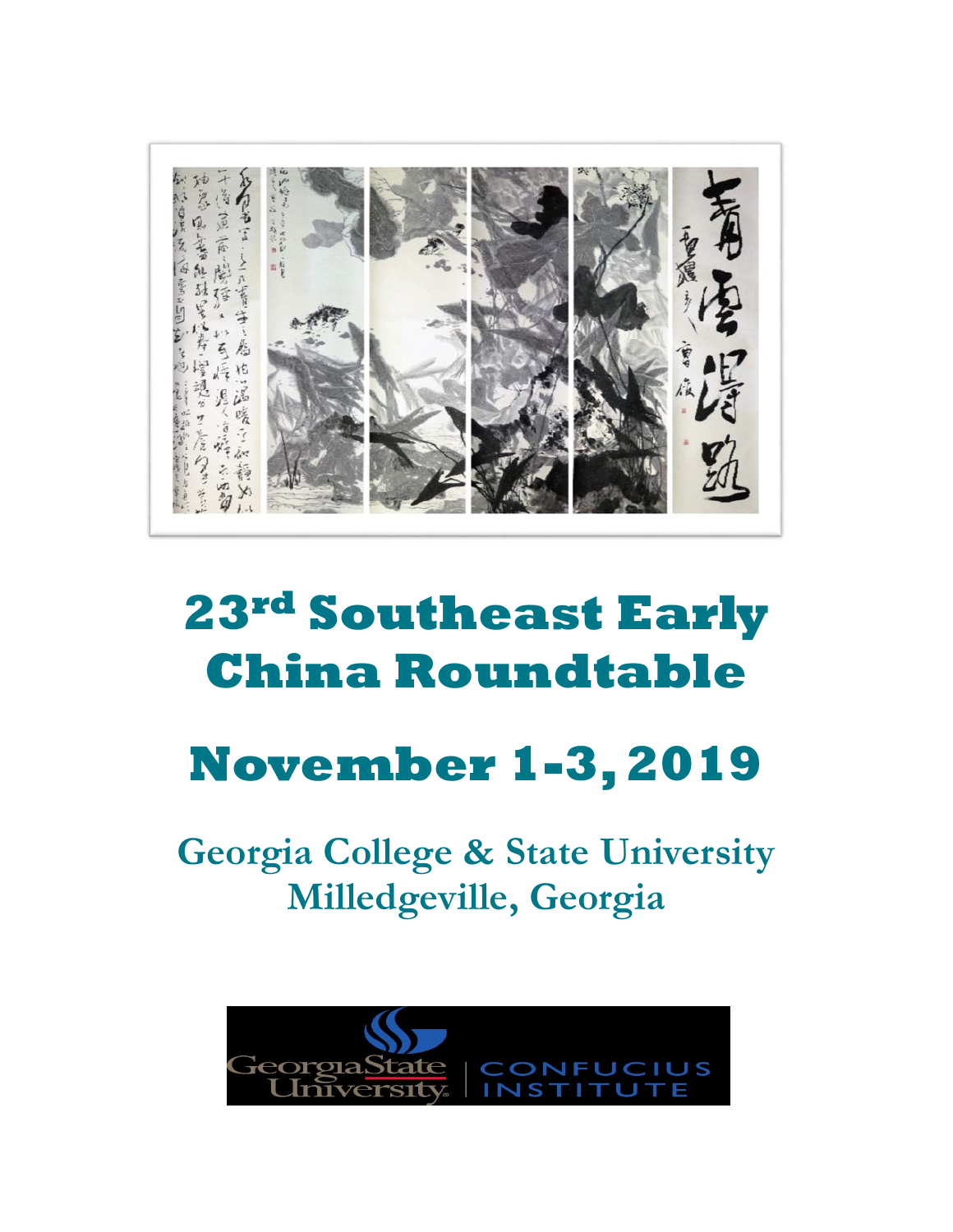## **23rd Southeast Early China Roundtable**

#### **Georgia College & State University, Milledgeville, Georgia**

**Friday, November 1 to Sunday, November 3**

**Our thanks to Cao Jun, Confucius Institute at Georgia State University & Confucius Institute at Emory University; GCSU President's Office, Dean's Office of the College of Arts and Sciences The Carl Vinson Endowed Chair of Political Science and Public Administration Office of Inclusive Excellence, International Education Center, Honors Program The Dep't of History/Modern Languages & Cultures/ Philosophy, Religion and Liberal Studies**

## **Friday 11/1**

**2:00-5:00 pm check-in at Holiday Inn & Express (2600 N. Columbia Dr.)**

**5:00 pm: Depart for Georgia College (213 W Hancock Dr.)**

**5:30-6:30pm Keynote Address (Arts & Sciences Auditorium, Room 263, College of Arts and Sciences Building)**

Robert Neville, Boston University

"From Early Confucian Teachings to Contemporary Progressive Confucianism"

**7:00pm Dinner @ Aubri Lanes' at the Club** [\(3700 Sinclair Dam Rd NE\)](https://www.evite.com/event/01CA2UD3QFC77QYIGEPJ4MU3VGUTK4/map_redirect)

## **Saturday 11/2 (All Panels at President's Conference Room, Parks Hall 301)**

**8:00 am Depart for President's Conference Room at GCSU**

**8:30-10:00 am Panel One** *Humanity, Nomadicity & Cyclicality in Early Chinese Thought - Philosophical and Historical Reflections* 

Keith Knapp (Citadel), "People are Special, Animals are Not: An Early Medieval Confucian's Views on the Difference between Humans and Non-human Animals"

Rohan Sikri (UGA), "Free and Easy Wandering? Traveling Philosophers in Early China"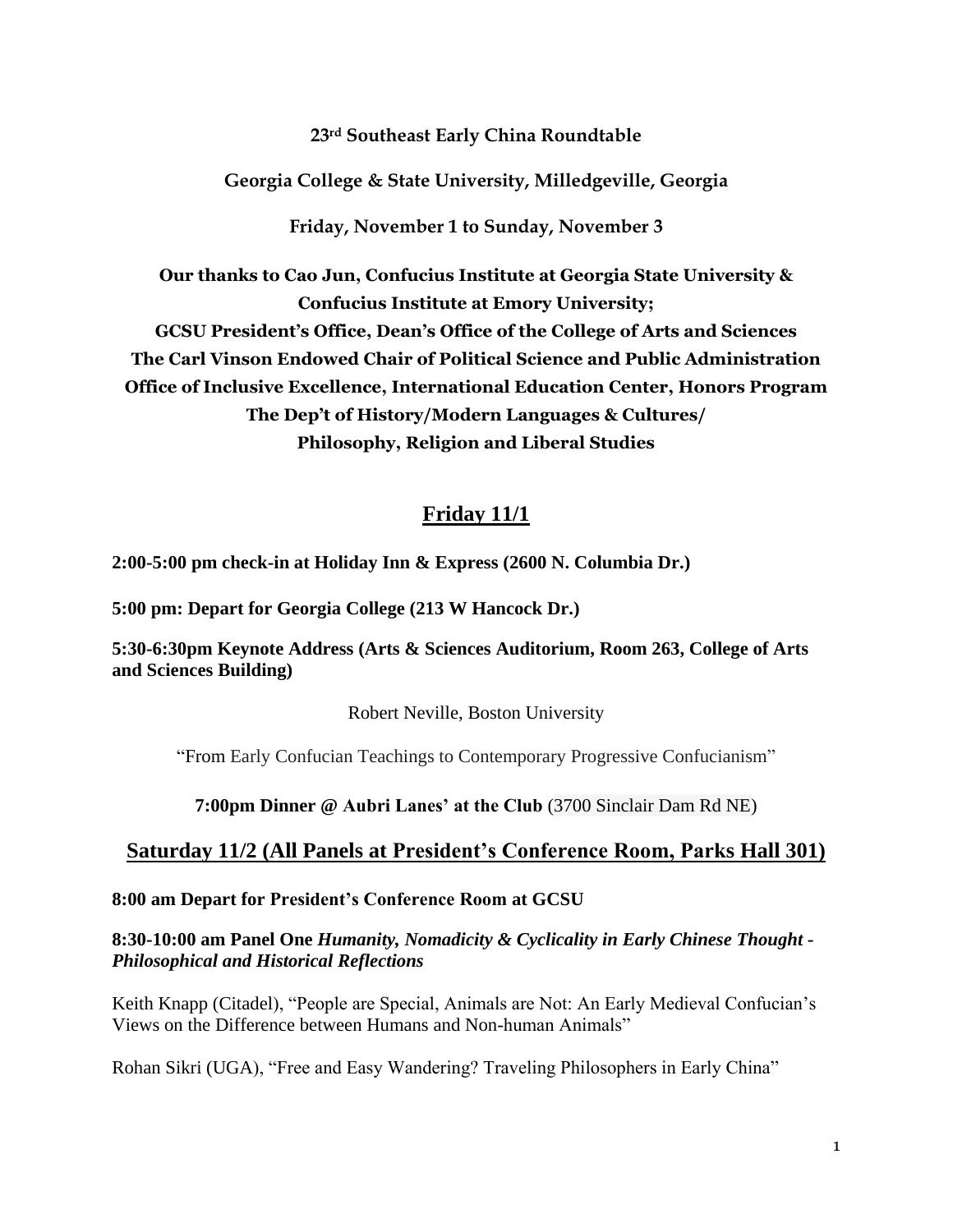An Yanming (Clemson University), "The Idea of Cyclicality in the Chinese Thought"

## *10:00-10:20 am Coffee break*

#### **10:20-11:20 am Panel Two** *Transmission of Confucian Values: Past and Today*

Eric Henry (University of North Carolina emeritus), "The Confucian Classics in Vietnam: Reception, Use, and Interpretation"

Jon Herman (Georgia State University), "Of Colleagues and Data: The 'Whither and Why" of Transmitting Confucian Values"

## *11:20-11:30 am Coffee break*

## *11:30-1:00 pm Lunch*

#### **1:00-2:30 pm Panel Three** *From Historical Narratives to Historical Transitions: One State of Chu and Two States of Qi*

Piotr Gibas (College of Charleston) "The Curse of Chu 詛楚文—Formation and Function of Early Chinese Historical Narrative"

Yang Li (Southern University of Science and Technology, China) "Revaluating Wang Niansun's emendations on the *Yanzi chunqiu* and the excavated Yanzi manuscripts"

Hongjie Wang (Georgia Southern), "The Eleventh Kingdom? Li Maozhen (856-924) and His Qi Regime, 887-930"

#### *2:30-2:50 Coffee break*

#### **2:50-3:50 pm Panel Four** *The Art of Divination: Practices and Theories*

Stephen Kory (University of Florida), "Doctors, Diviners, and Artisans North and South: Adepts of Techniques, Arts, Formulas, and Skills in the Histories of the Northern and Southern Dynasties"

James Stockman (Soto Zen Center), "How does the *I Ching* work? Addressing the basic questions about divination and the Classic of Changes in pre-Song China"

*3:50-4:00 Coffee break*

#### **4:00-4:15 pm SEECR business meeting**

#### *4:15-4:30 Coffee break*

**4:30- 5:30 pm Keynote Address (President's Conference Room, Parks Hall 301)**